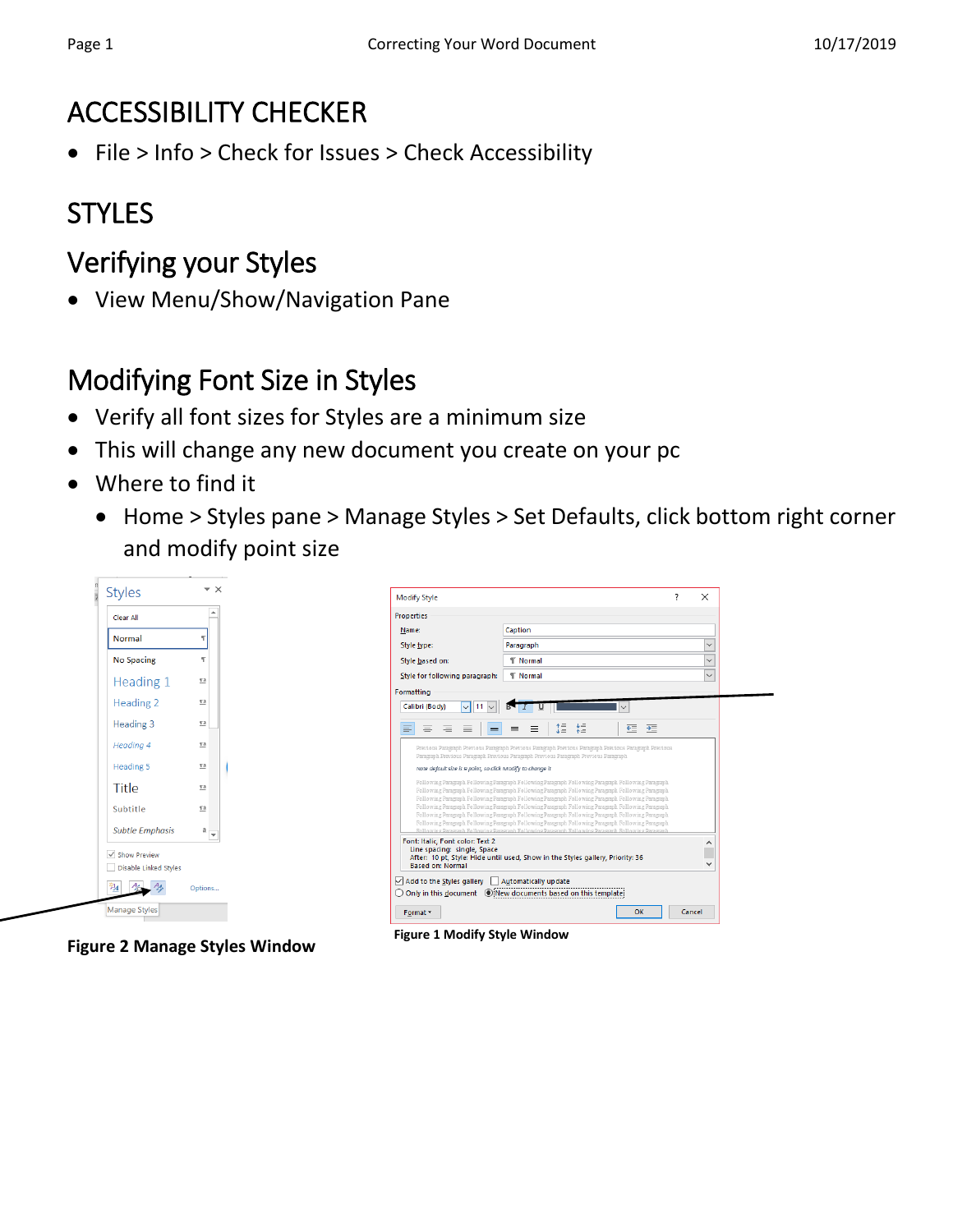### CREATING TABLES

### Alt Text

- Select the table
- Right Click on table and select Table Properties

#### Identify Header Row:

- Select the header row
- Go to Table Tools Layout
- Select Repeat Header Row

| Class            | Topic                      | Number of Students |
|------------------|----------------------------|--------------------|
| Java Programming | Intro to Programming   112 |                    |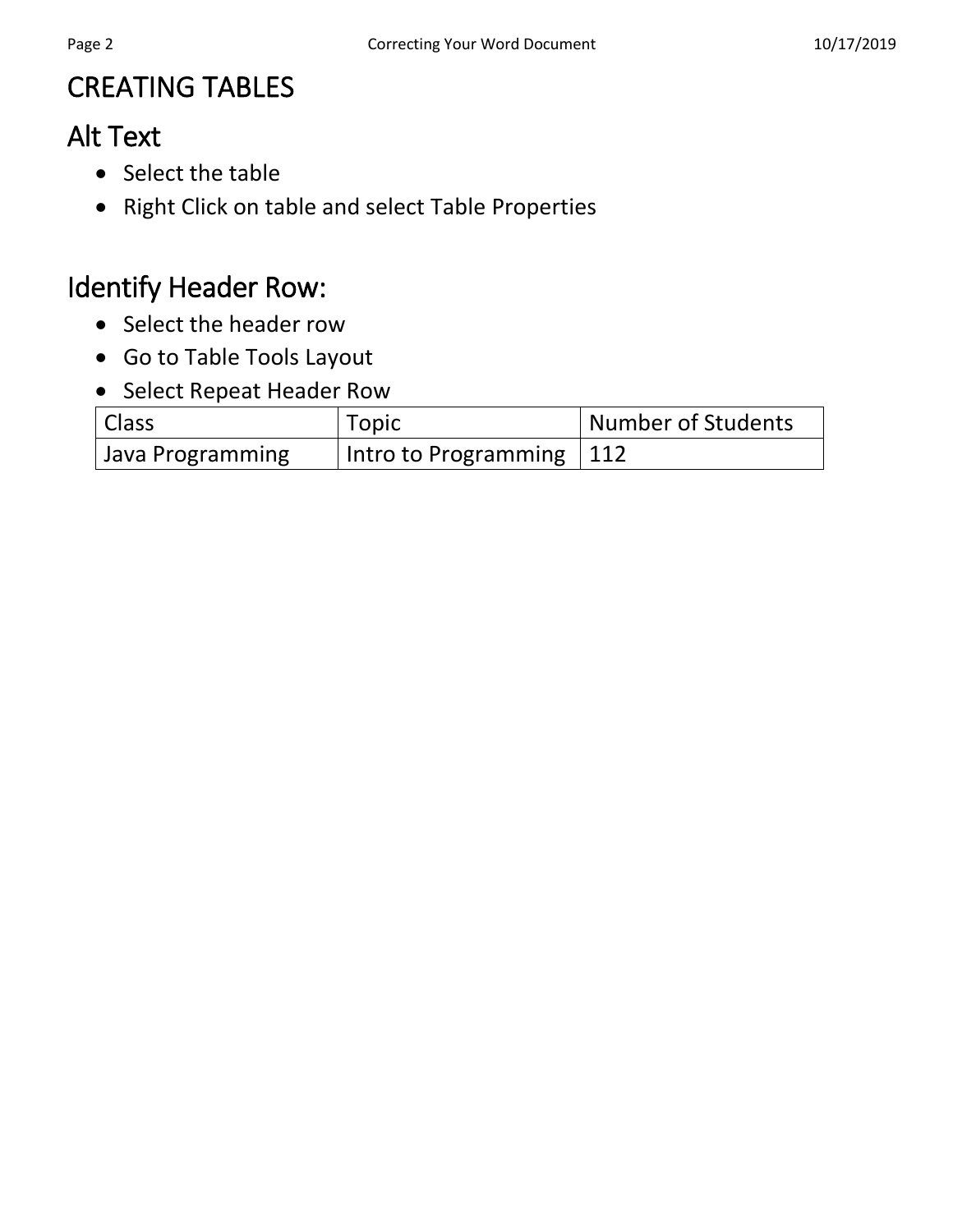## IMAGES

#### Put Images In-line with Text



• In this example, the screen read will not recognize this image.

### Adding Alt-Text to Images

Right-click on Image, and select Format Picture then Layout and Properties



### Captions

Right Click on Picture and insert a caption